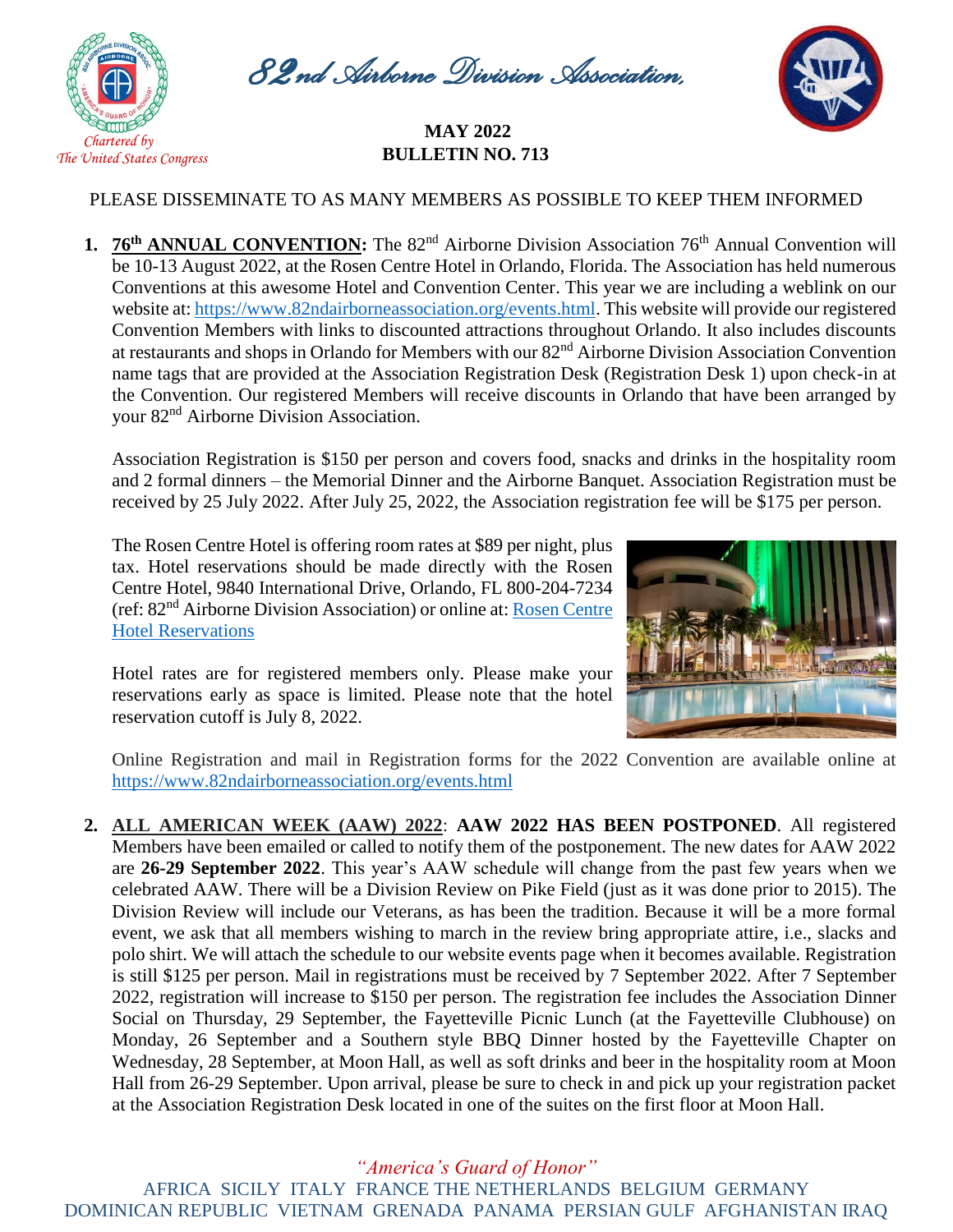





Hotel reservations have been cancelled for May and arranged, *for registered Association members*, at IHG Army Hotel (Airborne Inn - Moon Hall) for September. The Registered Member rates are \$82.00/night for a standard queen (up to 2 people per room)  $+$  tax and includes a buffet breakfast. Rooms for

individuals with disabilities are available upon request. Members should contact the hotel directly for reservations and questions regarding rooms: IHG Army Hotel (Airborne Inn-Moon Hall), Bldg. D-3601 Darby Loop, Fort Bragg NC 28310 (910) 853-7624 (POC Ms. Monica Wells) [Ihgarmyhotels.com,](http://www.ihgarmyhotels.com/) Group code: AAW. If you have not paid your separate registration fee with the Association, you will not receive the discounted hotel rates, nor be able to stay in our block of rooms! There will be no transportation provided to or from the airport. Taxi service and Uber/Lyft is available.

We are looking forward to seeing old friends and making new ones at AAW. A great time will be had by all and you don't want to miss this!

Online Registration and mail in Registration forms for All American Week are available online at <https://www.82ndairborneassociation.org/events.html>

**3. 2021 CHAPTER FINANCIAL STATEMENTS:** *PAST DUE*. The 2021 Chapter Financial Statements, which are required to be filed by all Chapters, were emailed to the Chapter email in January 2022 and were **due to the National Office by 10 April 2022***.*

*If your Financial Statement has not been received, you must file separately, at the cost of the Chapter. NO EXCEPTIONS*. Please send notification, on letterhead and signed by the Chairman, to the National Officer that the Chapter has complied with the filing requirement. Chapters that fail to file tax returns with the IRS are subject to having the Board of Directors remove their Charter and close the Chapter.

The following chapters have submitted their Financial Report for 2021 – Thank you:

San Joaquin Valley Greater Hartford Washington DC Greater Daytona AA Don Lassen/Atlanta AA Central Ohio AA Gateway Mid-America St. Michael's AA NJ CPL Steven Koch AA Central NY AA Oklahoma AA 1SG Funk MOH Western PA Lozado/Rubio/Conde-PR Vandervoort/Savannah/HHI Texas Lone Star Blue Ridge AA Evergreen State Badger State **Lehigh Valley** CPL Ed Slavin Acadiana Central PA GEN Dennis Via AA Signal Greater Rochester NY AA Hampton Roads All Service John Steele Kentucky Airborne Low Country AA New York Niagara Frontier AA North Central Florida AA Rocky Mountain San Diego AA South Florida AA South Texas Southern Arizona Tampa Bay AA Virginia State Chicago Cohort COL Reuben Tucker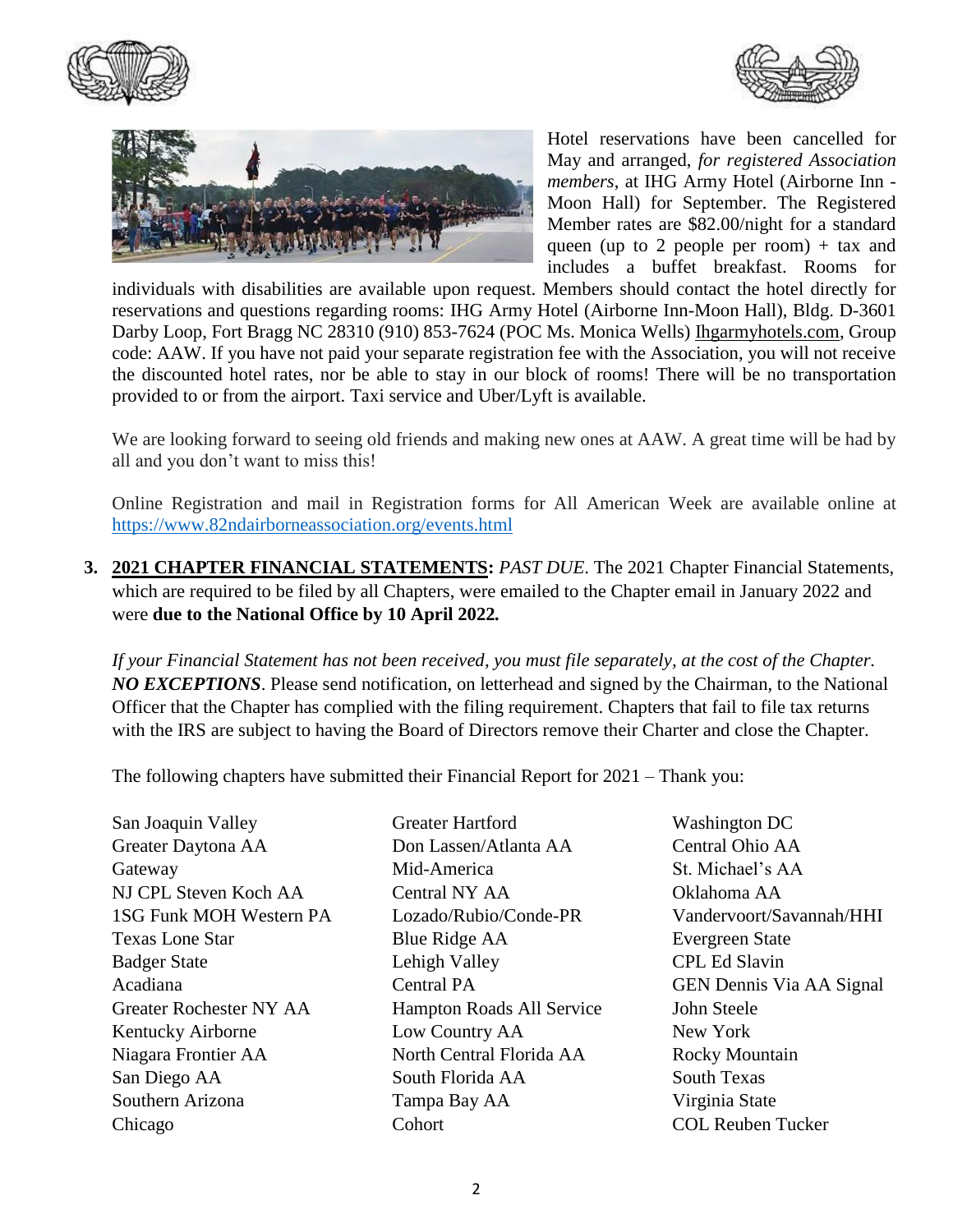



Golden Gate

Hajdak/Mokan Philadelphia Idaho AA James Etherton Detroit Lew Millet MOH Memorial LTG James Gavin North Texas Northeastern PA Northern MI AA Benavidez-Patterson AA Southern WI Vulcan Tillman Beikes Indianapolis AA Walter Hughes/Tri-State/Mid-Hudson

- **4. DONATIONS TO GENERAL FUND:** We are asking for help from our Members in working through the cancellation of our 2021 Association events. These cancellations have caused the Association the loss of fund-raising opportunities, and we are asking for your help, through donations, to help make up for these losses of funds. Several Association Chapters have stepped up to the challenge and provided needed funding support to the Association. I want to remind you that all of the projects that the Association is hoping to continue in 2022 will take funding and you know the huge importance and value in continuing these projects. With your help, we can continue to realize the success of all our upcoming projects that will continue to show our support to the Troopers and Families of our 82<sup>nd</sup> Airborne Division.
- **5. NATIONAL DIRECTOR NOMINATIONS:** If you want to help shape our Association then make a difference by running for National Director. Chapter nominations for National Directors must be received at the National office by 1 June 2022, either by mail or email. We will notify your Chapter when it is received. Chapter nominations must be certified by the Chapter Chairperson and must be in compliance with Article V of the Association By-Laws (By-Laws can be viewed at our website at : <http://www.82ndairborneassociation.org/forms-and-resources.html> )

Nominations should include a brief description, 4-5 sentences, about the nominee. Please include the nominee's qualifications, past accomplishments, as well as what the nominee proposes to do for the Association, if elected. *Please submit this information in paragraph form, not bullet points*.

This year, six (6) Directors will be elected at the Convention and the following Veteran Directors will be Completing their term in office (\* indicates that the Director is eligible for nomination to a second 2 year term):

| *Gary Covey    | Randall Johnson | *Andrew Ritter |
|----------------|-----------------|----------------|
| Cletus Slabach | *Joseph Steen   | *Larry Stewart |

- **6. ASSOCIATION AWARDS COMMITTEE:** The Association Awards Committee Chairman, Director Nero Tucker, is accepting submissions for the 2022 All American of the Year, and the Communications and Public Relations Award. The submissions must be received by 1 July 2022. All submissions can be sent to Director Nero Tucker at: [tucker@82ndairborneassociation.org](mailto:tucker@82ndairborneassociation.org)
- 7. **CHAPTER DELEGATES TO 2022 AAW AND 2022 CONVENTION:** As per the 82<sup>nd</sup> Airborne Division Association By Laws, Article IV, Section 7, the Chapter Chairman or a designated representative must attend Delegate meetings of the Association. Chapter Officers are reminded to designate their Delegate(s) to attend the Convention by 20 July 2022. Delegate forms can be obtained on our website in the Chapter Continuity link, under Forms and Resources on the Quick Links button. Forms and Resources are located at:<http://www.82ndairborneassociation.org/forms-and-resources.html> and on the Events page. If a Chapter cannot send a Delegate, the Chapter Chairman must send a notice, addressed to the National President, requesting to be excused from the Delegate meeting. The letter can be mailed or emailed to the National Office. Delegates should be familiar with the Association and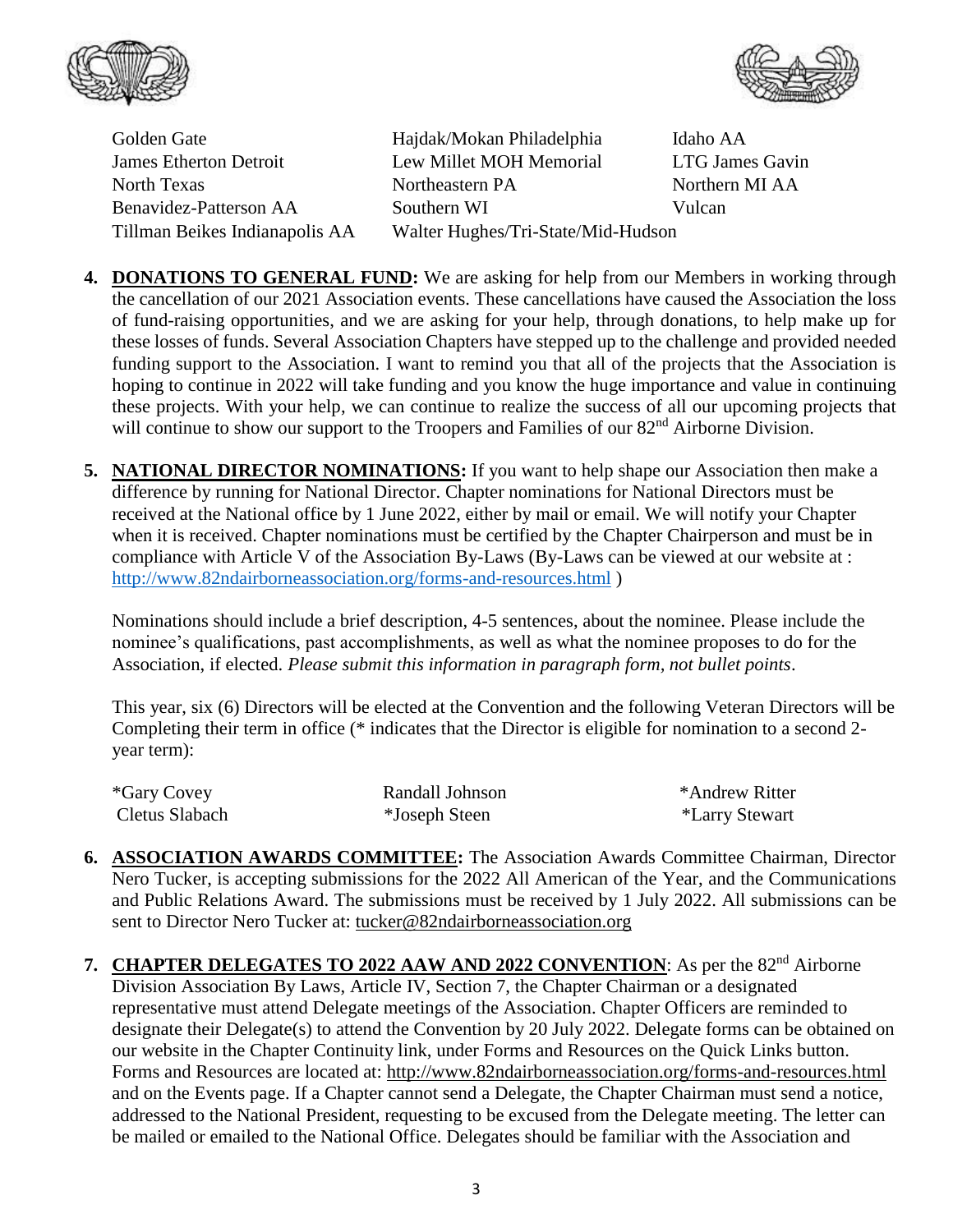



Education Fund By-Laws, Convention SOP and National Bulletins, all of which are available on the Association website. If the Chapters have any issues, please include a 2-3 *sentence summary* on the Delegate Certification. We will include these in the Delegates' agenda.

Since AAW is postponed until after the Convention there will be no Delegates meeting for AAW as we will have completed a Delegates meeting at Convention in August.

**8. NEW ASSOCIATION INITIATIVES:** In our efforts to make a greater difference in the lives of our 82<sup>nd</sup> Airborne Division Troopers and their Families, our Association is providing more educational scholarships to our 82<sup>nd</sup> Airborne Family. In coordination with the 82<sup>nd</sup> Airborne Division Association, we have initiated the 82<sup>nd</sup> Fallen Trooper Family Fund to provide scholarships to Spouses of Troopers lost while assigned to the 82<sup>nd</sup> Airborne Division. For more information, and applications, go to: [www.82FTFF.org](http://www.82ftff.org/) . If you know a spouse that this scholarship could help, please direct them to this website. "We Will Not Forget".

We are also providing scholarships to Spouses and Children of Troopers Killed In Action (KIA), Killed In Training (KIT), or In Line Of Duty (ILOD), while assigned to the 82<sup>nd</sup> Airborne Division. We can also provide scholarships to Spouses and Children of Troopers with a service connected disability. All these scholarships relate to Troopers serving post 9/11. For more information, you can contact our National Office.

- **9. CURRENT PROJECTS OF THE ASSOCIATION:** This is a list of some of the Projects the Association has approved for working on in 2022:
	- **a. Support for Families of 82nd Airborne Division Fallen Troopers of the 82nd Airborne Division**  and WIAs: Provide assistance to the 82<sup>nd</sup> Airborne Division Association Wounded Warrior Fund through direct response to needs of Families immediately following the loss or injury of an 82nd Trooper. Provide educational scholarships to Spouses and Children of Fallen Troopers through the 82nd Fallen Trooper Fund.
	- **b.** Recognition of the Jumpmaster, NCO, and Trooper of the Year: Every year our Association recognizes the accomplishments of the 82nd Airborne Divisions Jumpmaster, Non-Commissioned Officer, and Trooper of the Year at our annual dinner during AAW. On the final evening of AAW, the Leadership and Troopers of the 82<sup>nd</sup> Airborne Division join the 82<sup>nd</sup> Airborne Division Association Members as we present these outstanding Troopers with awards to recognize their accomplishments (accomplished through Association and corporate donations).
	- **c.** All American Adventure 2022: The plan is to send twenty 82<sup>nd</sup> Airborne Division Troopers on a



 *All American Adventure*

4-day resiliency trip to the Catskill Mountains for fishing, hiking, biking and numerous other activities. Aimed at helping Troopers in reintegration after deployment, this project uses donations from Association Members and Chapters, and Corporate sponsorship to accomplish this project. This trip usually takes place in June, provided we are able to secure funding for our Troopers. Help us in providing an avenue to assist our  $82<sup>nd</sup>$ Troopers in their resiliency during their redeployment process.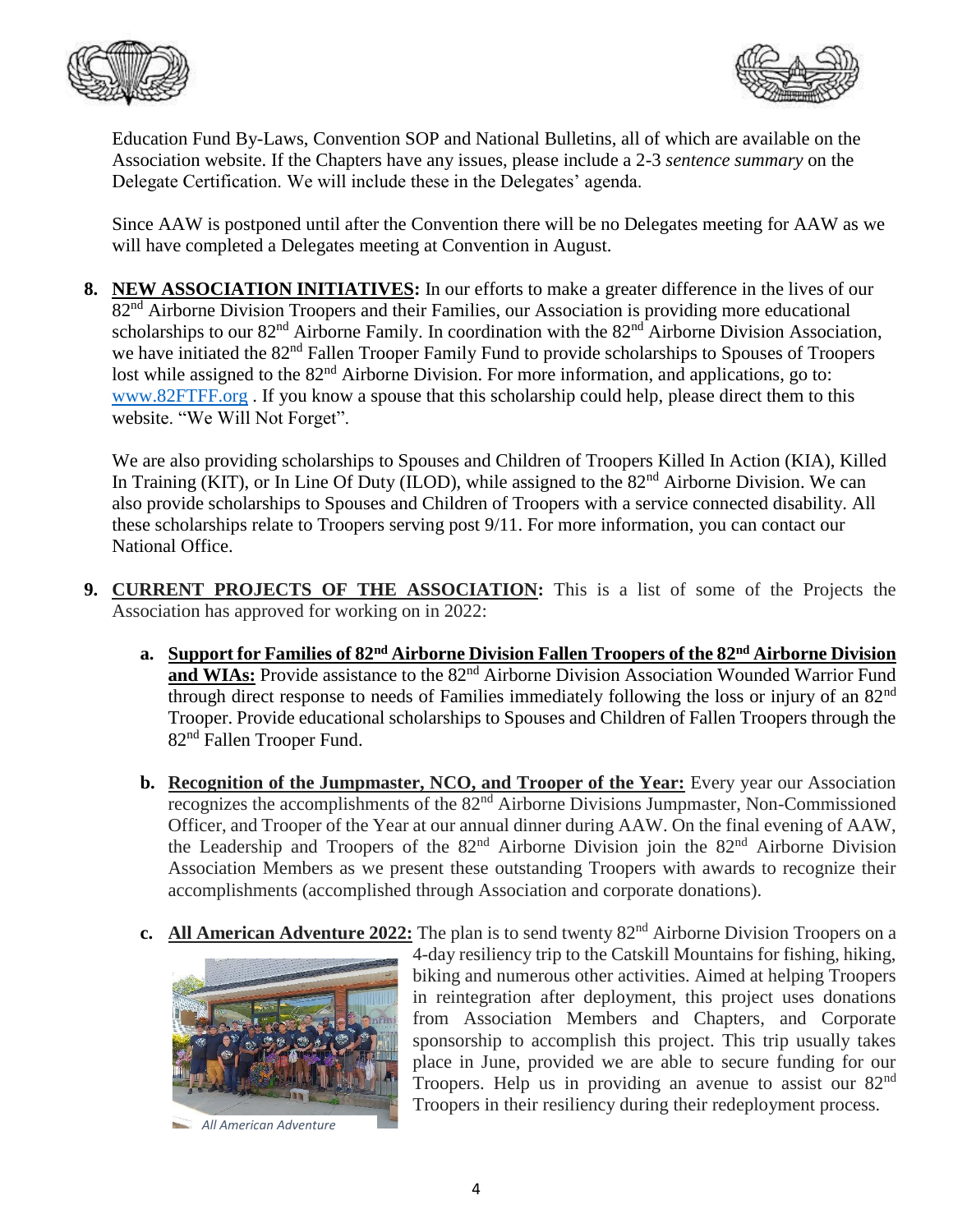



- **d. Support for deployed Troopers of the 82nd Airborne Division:** Our Association stands ready to provide support to our Deployed Troopers as they protect our Nation. The more donations we receive, the more we can do to support our Troopers while they are deployed. Help us show these Troopers our gratitude for their sacrifices.
- **e.** Holiday Troop Support 2023: This year will be our 7<sup>th</sup> Annual "Holiday Troop Support" and we will again provide over 1000 meals to young Troopers and their Families over the Thanksgiving and Holiday Season to insure the Families of young 82nd Troopers have bountiful Holiday meals over the Holiday Season.



- **10. ASSOCIATION/CHAPTER UPCOMING EVENTS:** *Support our Chapters!* Please announce the following upcoming regional events at Chapter meetings, via the Chapter newsletter and website. Registration and information on these events were published in the Paraglide and/or on the Association's website at the following link [www.82ndairborneassociation.org/events.html.](http://www.82ndairborneassociation.org/events.html)
- **11. ATTENDANCE OF NATIONAL OFFICERS:** Act now to request the attendance of the Association President to your Chapter events. Please send invitations by mail or email to the Executive Director. Requests for participation of National Director(s) in Chapter or Regional events should be coordinated with the respective Director(s). Please allow as much lead time as possible so that the Director(s) can plan ahead. Please remember that all events can be published in the Paraglide and on the Association website (Events).
- **12. ASSOCIATION SUSPENSES/DEADLINES:** Please note the following Association deadlines (all information should be sent to the Executive Director, unless otherwise noted):
	- *a.* **1 February 2022 –** Chapter Officers for 2022. PAST DUE. Update if Officers change within the year of 2022. (click or go to link for form <https://82ndairborneassociation.org/resources.html>). *This report needs to be fully completed, even if there are no changes from the previous year!*
	- **b. 1 February 2022** 2021 Chapter Year End Activities Report and 2022 Chapter Schedule. PAST DUE.

(click or go to link for form [https://82ndairborneassociation.org/resources.html\)](https://82ndairborneassociation.org/resources.html)

- **c. 10 April 2022** PAST DUE. Chapter financial reports due to National Office (emailed to each Chapter's email account in January).
- **d. 1 June 2022** Nominations for 2023 National Director.
- **e. 1 July 2022** Nominations for All American of the Year 2022 Award.
- **f. 1 July 2022** Communication & Public Relations Award Program entries must comply with the Communications and Public Awards Program SOP.
- **g. 20 July 2022** Delegate Certification for National Convention 2022 (click or go to link for form <https://www.82ndairborneassociation.org/assets/28.-delegate-certification.pdf> ).
- **11. IMPORTANT ANNOUNCEMENT FOR CHAPTERS:** Chapters need to be cautious when using images, cartoons, etc., that are found on the internet, on your websites, newsletters, etc. If it has a copyright, you can be leaving yourselves open to litigation. This has happened to a Chapter recently and we hope to avoid other Chapters from having to deal with this issue. Always search to ensure items do not have a copyright prior to using.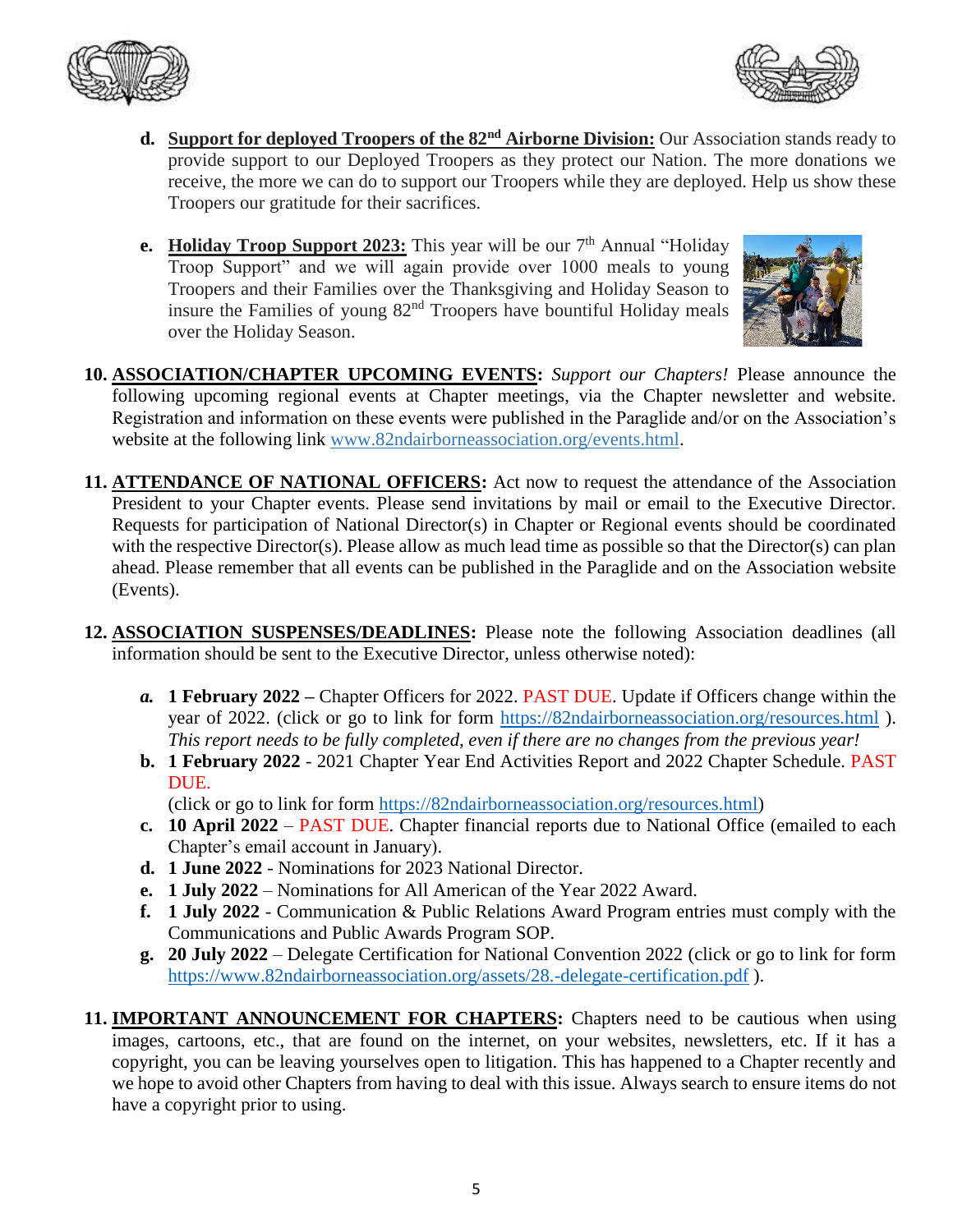



- 12. **2022 CHAPTER OFFICERS** *(REQUIRED)***:** DEADLINE: **1 February 2022 (PAST DUE).** We have created a standard form (click or go to link for form: [https://82ndairborneassociation.org/resources.html\)](https://82ndairborneassociation.org/resources.html). Please use only that form. **The completed list must be submitted every year whether there are changes or not.**
- **13. 2021/2022 CHAPTER ACTIVITIES REPORTS** *(REQUIRED)*: DEADLINE: 1 **February 2022 (PAST DUE).** Per the Association By-Laws, "a report of the dates and places of all meetings and activities held or sponsored by the Chapter" throughout the 2021 year, and a "tentative" schedule of the Chapter's meetings and activities for 2022, is a requirement. We have created a standard form (click or go to link for form: [https://82ndairborneassociation.org/resources.html\)](https://82ndairborneassociation.org/resources.html). Please use only that form.
- **14. 2021 CHAPTER FINANCIAL STATEMENTS** *(REQUIRED)***:** DEADLINE: **10 April 2022 (PAST DUE)**. 2021 Chapter Financial Statements, which are required to be filed by all Association Chapters, have been emailed to the Chapter email accounts in January. If your Chapter has not sent the Financial Statement to the National Office, you must now file separately, at the cost of the Chapter. The National Office must receive notification, on Chapter letterhead signed by the Chapter Chairman, that the Chapter has filed their taxes separately from the Association. The notification can be emailed to [execsec@82ndairborneassociation.org](mailto:execsec@82ndairborneassociation.org) or mailed to the office.
- 15. **CHAPTER REQUIREMENTS:** Certain reports are required Chapter documents that **MUST** be sent to the National Office, and the suspense dates are posted in the above paragraphs. **Required Chapter documents are not optional and are required for the Chapters to maintain their non-profit 501(c)4 status**. Any Chapter that does not submit the required documents will be reported to the Board of Directors, and are subject to closure by the Board of Directors. *We have created a standard form for all required annual reports. Please use only that form, which is available on our website:* [https://82ndairborneassociation.org/resources.html\)](https://82ndairborneassociation.org/resources.html)*.* If the necessary information is not included in the reports or the standardized reports are not used, the Chapter will be asked to resubmit with the required information or on the correct form.
- 16. **E-NEWS BULLETIN:** *Get Army and Airborne related news directly to your emails!* Members who insure they shared their email address with the Association will receive our E-news bulletin which contains informative articles about the 82nd Airborne Division, the Airborne community, the Military, Veterans issues, and even Association related articles, and links to our Bulletins, the Paraglide Magazine, and Flyers and Registration forms for Association Event. If you are not receiving the E-news bulletin to your email just send us your email address and we will add you to the list. Although we have had requests, we are only offering this benefit to our Association members. Sign up today and keep up to date on Airborne issues!
- 17. **WITHIN THE DIVISION AND FORT BRAGG:** Please visit the following 82d Airborne Division websites to find out what is happening within the Army and the Division, sign up for our E-News bulletin and go to the Division's Facebook page: <https://www.facebook.com/82ndAirborneDivision>
- 18. **82nd AIRBORNE ASSOCIATION USAA CREDIT CARD:** Check out the 82<sup>nd</sup> Airborne Division Association's co-branded cards. These cards display a Paratrooper under the silk on the front. It's a very nice card to have. To get a co-branded Association card, please call 855-755-8263 or go to: [www.usaa.com/82nd](http://www.usaa.com/82nd) . When applying online, once you are approved for a card, you will be given the